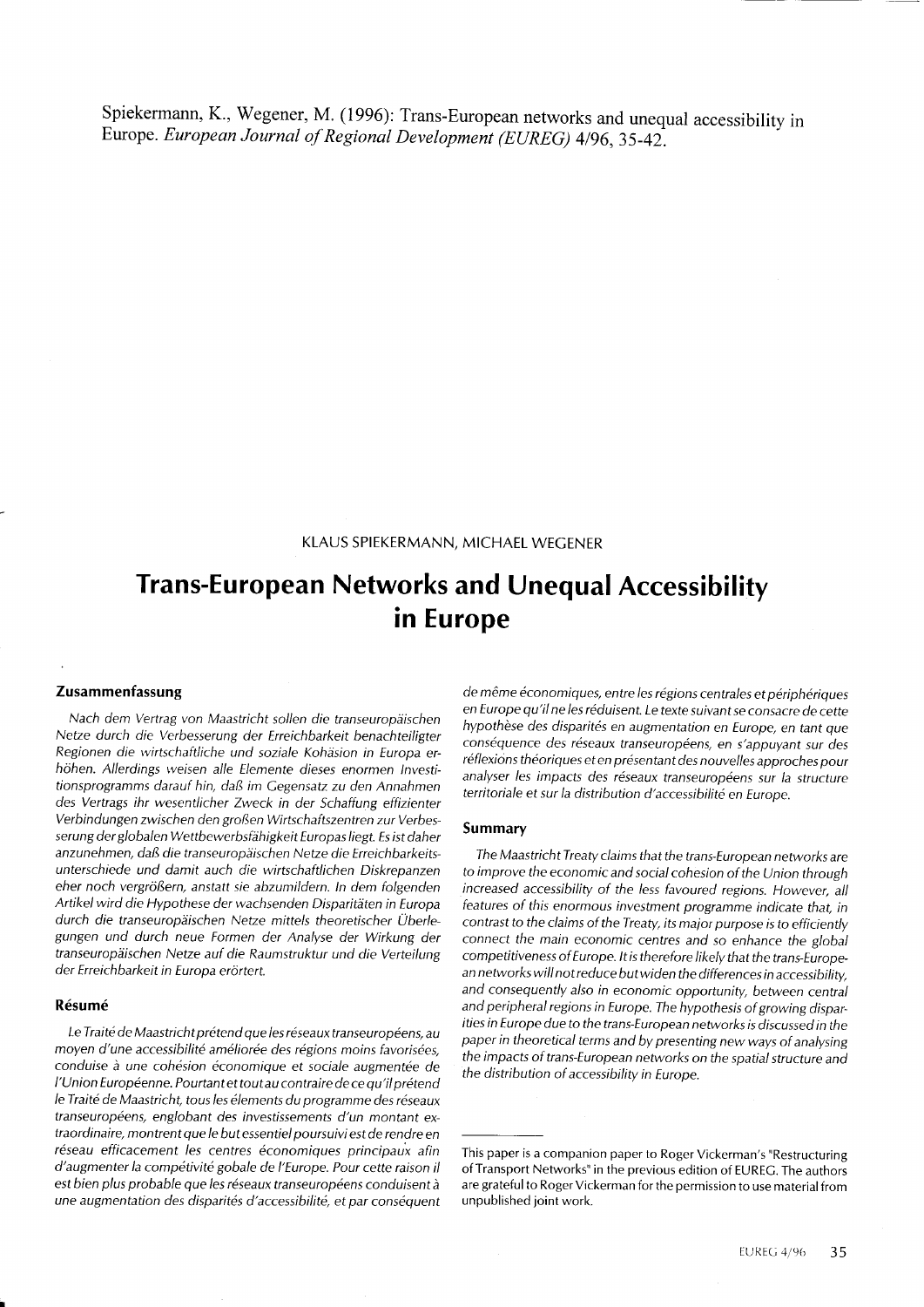# 1. lntroduction

rticle 2 of the Maastricht Treaty states as the goals of the European Union the promotion of harmonious and balanced economic development, stable, noninflationary and sustainable growth, convergence of economic performance, high levels of employment and social security, improvement of the quality of life and economic and social coherence and solidarity between the member states. However, actual policy making of the Union appears to be predominantly shaped by two major objectives. The first and dominant objective is to increase the competitiveness of Europe as compared with her global rivals, the United States and Japan. The second and mostly secondary objective is to reduce economic and social disparities between the regions and countries of the Union. The inherent conflict between these two objectives is rarely addressed. Policies that stimulate competition for the sake of economic growth reward the more efficient at the expense of the less able, and this necessarily widens the gap between successful and less successful firms, regions and cities.

There are large economic disparities at the regional level in the European Union. Regional gross domestic product (GDP) per capita and its development over time are a good indicator to illustrate advantaged and disadvantaged regions. Only in the 1960s and 1970s there was some convergence of regional per-capita GDP in the Community; during the 1980s regional disparities started to increase. Today the ratio between the CDP per capita of the richest and poorest regions in the Community is more than 6:1 , about three times as high

Figure 1: CDP per capita (adjusted to purchasing power standards) of NUTS 2 regions in the European Union, 1985, 1990 and 1992 (Source: Eurostat 1990; 1994; 1995)



as that between the richest and poorest states of the United States. Figure 1 compares GDP per capita (adjusted to purchasing power standards) of NUTS 2 (Nomenclature des unités territorriales statistiques) regions between 1985, 1990 and 1992. Even if one takes account of the fact that there are difficulties in regional definition which bias the measures in favour of urban regions, it is evident that the large urban regions have continued to maintain their position as the richest regions in the Community and that the peripheral regions have remained poor. ln the early 1 990s the asymmetrical regional development is even much more pronounced. With the exception of Greater London, all major agglomerations in the centre of Europe benefit, whereas most of the less favoured regions fall back. Exceptions to this are lagging regions in Portugal, Spain or Greece that received major subsidies from the Structural Funds of the Union, which in some cases account for a large proportion of their growth.

A prominent role for the achievement of cohesion in Europe is played by the envisaged trans-European networks in the field of transport, communications and energy. Article 129b of the Maastricht Treaty links the trans-European networks to the objectives of Article 7a (free traffic of goods, persons, services and capital in the Single European Market) and Article 1 30a (promotion of economic and social cohesion). ln particular, the trans-European networks are to link Iandlocked and peripheral areas with the central areas of the Community.

ln physical and monetary terms, the trans-European transport networks are one of the most ambitious initiatives of the European Community since its foundation. The master plans for rail, road, waterways, ports and airports together require public and private investments o{ 22O billion ECU until the end of the century, of which the Union is prepared to finance about 20 billion ECU per year (Commission of the European

Communities, 1993; European Commission, 1994). At the 1995 Council meeting in Essen a list of 14 specific projects proposed by the Christophersen group was selected for priority implementation.

However, the programme is not undisputed. Critics argue that many of the new connections do not link peripheral countries to the core but link two central countries and so reinforce their accessibility advantage. Only forty percent of the new motorways in the road master plan are in peripheral countries, whereas sixty percent are in countries with an already highly developed road infrastructure. Some analysts argue that regional development policies based on the creation of infrastructure in lagging regions have not succeeded in reducing regional disparities in Europe, whereas others point out that it has yet to be ascertained that the reduction of barriers between regions has disadvantaged peripheral regions. From a theoretical point of view, both effects can occur. A new motorway or highspeed rail connection between a peripheral and a central region, for instance, makes it easier for producers in the peripheral region to market their products in the Iarge cities, however, it may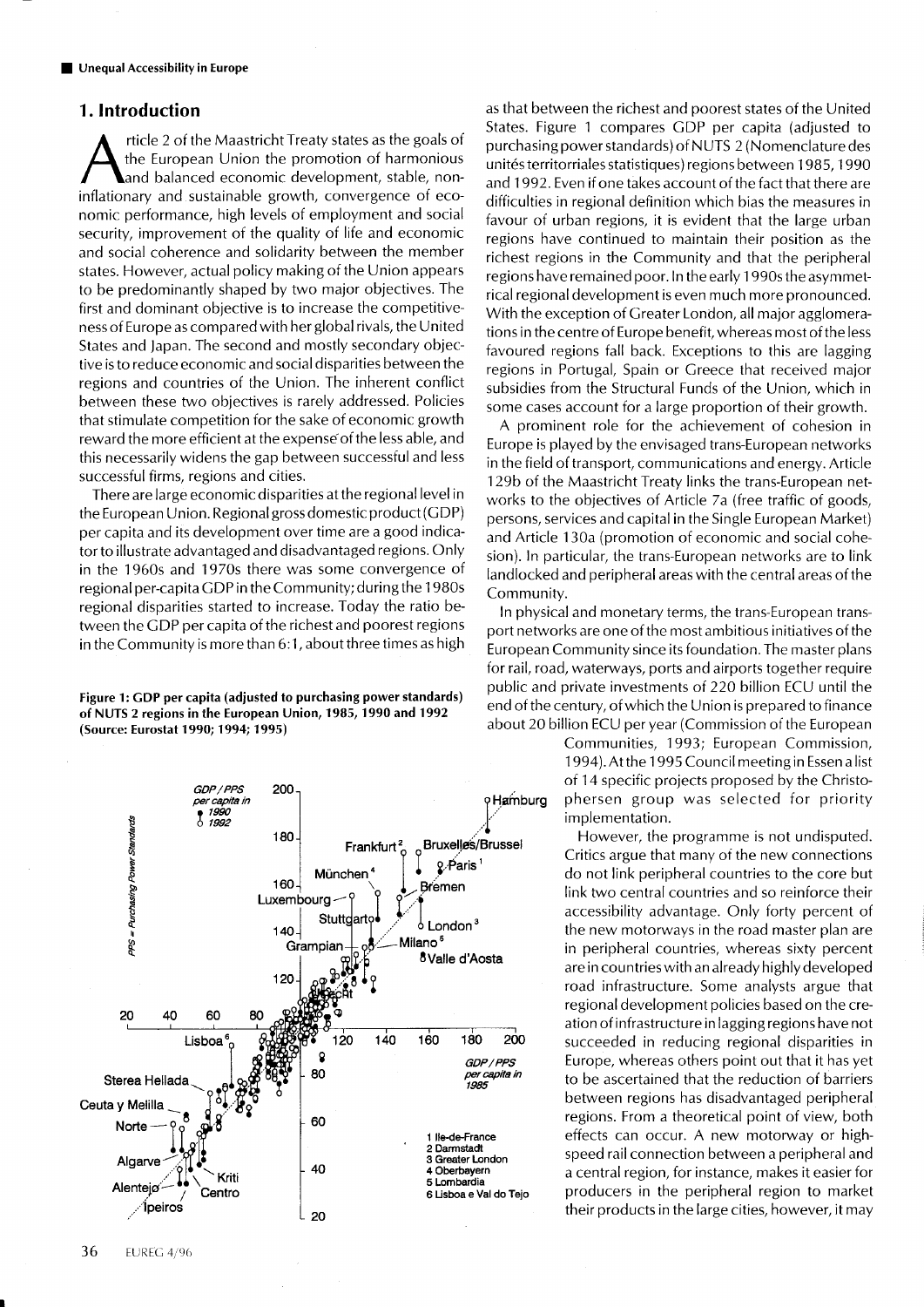also expose itto the competition of more advanced products from the centre and so endanger formerly secure regional monopolies.

ln addition there are environmental concerns. High-speed rail corridors or multi-lane motorways consume environmentally valuable open space in high-density metropolitan areas and cut through ecologically sensitive habitats and natural regions outside of cities and in addition contribute to the general trend of inducing more and higher-speed travel and goods transport.

The hypothesis of this paper is that the existing differences in accessibility and consequently also in economic opportunity between the regions in Europe tend to increase rather than to be reduced by the trans-European transport networks. The paper discusses this hypothesis by first presenting theoretical arguments on the impact of transport infrastructure on regional development. Then two new ways of analysing the impact of transport network improvements on spatial structure and accessibility are presented.

# 2. Transport lnfrastructure and Spatial Development

 $\overline{\phantom{a}}$ ne of the fundamental assumptions of re-<br>gional economics is that regions with bet-<br>ter access to the locations of input materials and markets will, ceteris paribus, be more productive, more competitive and hence more successful than regions with inferior accessibility. According to this assumption, the position of a region with respect to major transport networks, and in particular improvements of its accessibility, are essential for its economic development. This has been demonstrated by empirical studies. There seems to be a positive correlation between transport infrastructure endowment or interregional accessibility and the levels of economic indicators such as GDP per capita (e.g. Blonk 1979; Biehl 1986; Keeble et al. 1982, 1988). However, this correlation may merely reflect historical agglomeration processes rather than causal relationships still effective today (cf. Bröcker and Peschel 198B).

Attempts to explain changes in economic indicators, i.e. economic growth and decline, by transport investment or differences in accessibility have been much less successful. The impact of transport infrastructure investments on regional development has been difficult to verify empirically. One reason for this may be that in countries with an already highly developed transport infrastructure accessibility tends to become ubiquitous and further infrastructure improvements bring only marginal benefits. The conclusion is that transport improvements have strong impacts on regional development only where they result in removing a bottleneck (Blum <sup>1</sup>982; Biehl 1986, 1991).

What is more important is that there is even less agreement on the direction of the impact. lt is still unclear whether transport infrastructure contributes to regional polarisation or decentralisation. Some analysts argue that regional development policies based on the creation of infrastructure in Iagging regions have not succeeded in reducing regional disparities in Europe (Vickerman 1991a), whereas others point out that it has yet to be ascertained that the reduction of barriers between regions has disadvantaged peripheral

regions (Bröcker and Peschel 1 9SB). From a theoretical point of view, both effects can occur. A new motorway or highspeed rail connection between a peripheral and a central region, for instance, makes it easier for producers in the peripheral region to market their products in the large cities, however, it may also expose the region to the competition of more advanced products from the centre and so endanger formerly secure regional monopolies (Vickerman 1991b; Vickerman 1996).

However, the way transport infrastructure influences spatial development is affected by fundamental changes in the field of transport and communications that are being accelerated by the increasing integration of national economies by the Single European Market and the ongoing process of normalisation between western and eastern Europe (see Masser et al. 1992):

- The quality and reliability of transport services has replaced transport cost as the most important factor for modern industries. An increased proportion of international freight comprises high-value goods for which the transport cost component of production is much less than for low-value bulk products.
- Transport investments which reduce the variability of travel times, increase travel speeds or allow flexibility in scheduling are becoming more important for improving the competitiveness of service and manufacturing industries and are therefore valued more highly in locational decisions than changes resulting only in cost reductions.
- **Telecommunications have reduced the need for some** goods transports and person trips, however, they may also increase transport flows by their ability to create new markets.
- **•** With the shift from heavy-industry manufacturing to hightech industries and services other less tangible location factors have at least partly displaced traditional ones. These include factors related to leisure, culture, image and environment, i.e. quality of life, and access to information and specialised high-level services and to the institutional and political environment.
- The introduction of entirely new, superior levels of transport such as the high-speed rail system creates new locational advantages, but also disadvantages for regions not served by the new networks.

# 3. Changing Accessibility in Europe

t is now asked whether the expectation of the authors of the Maastricht Treaty is right that the trans-European networks, by linking the peripheral regions to the European core, will stimulate their economic development or whether the sceptics are right that, by primarily linking core regions, they are likely to contribute to spatial polarisation in Europe. A full answer to this question would require <sup>a</sup> comprehensive forecasting model of all flows of goods, persons and services across these networks and how they would change in response to the new transport opportunities, as well as of the economic impacts this would have on the regions. Such a model based on a multiregional inputoutput framework has been applied to study the regional impacts of the Channel Tunnel (Fayman et al. 1995; ACT et al. 1996), but such a model is not applied here.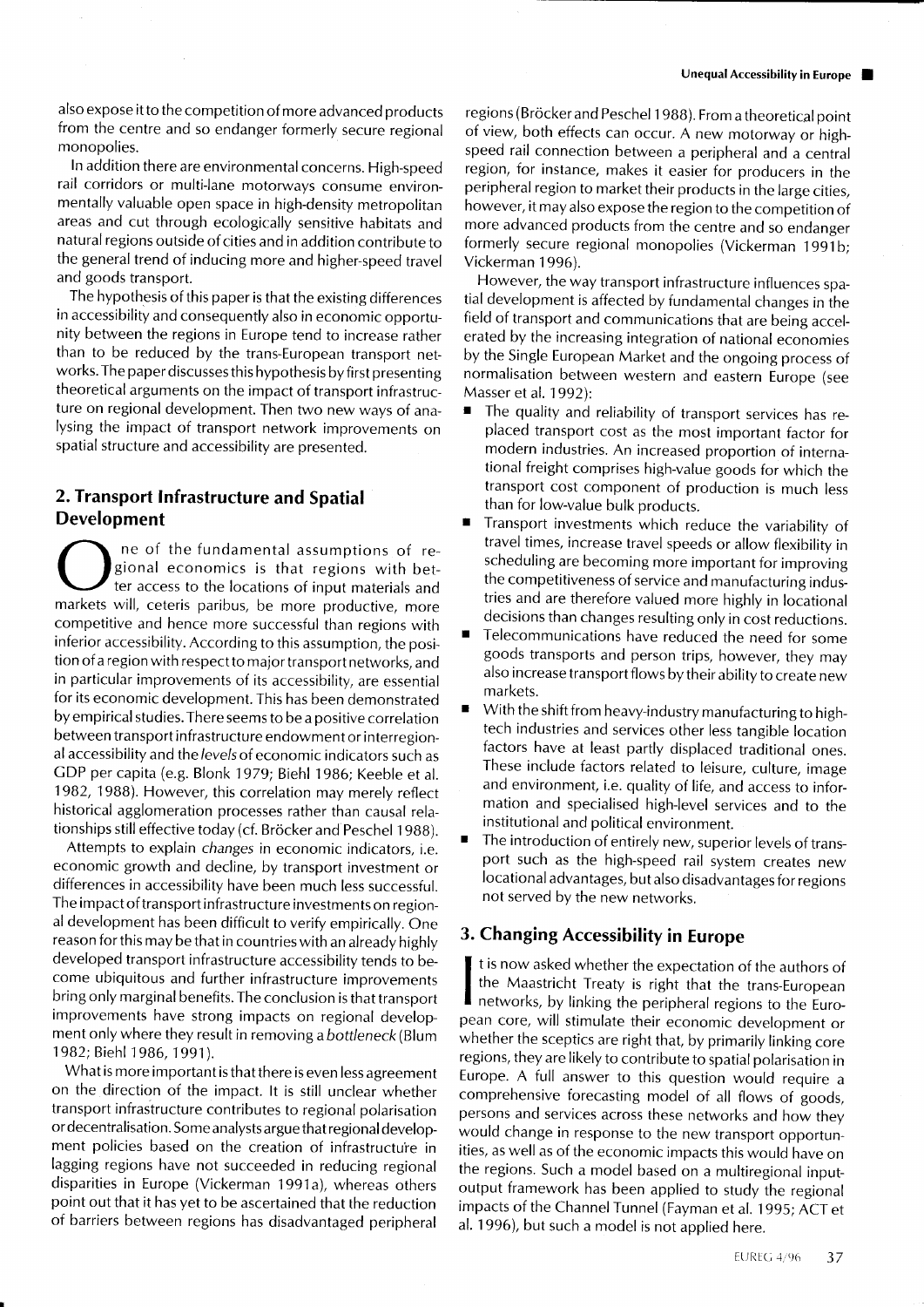#### **Unequal Accessibility in Europe**

Here it is only asked in which direction the trans-European networks will change the relative locational advantage of different parts of the European continent. lf the trans-European networks indeed, as the Maastricht Treaty suggests, improve-the accessibility of peripheral regions relative to the regions in the European core, it is possible that the peripheral regions benefit economically, though also the opposite may occur. lf, however, the trans-European networks increase the difference in accessibility between the central and peripheral regions, then they will contribute to spatial polarisation.

It is shown how, by using two different methods of analysis, different answers to the above question may result.

## 3.1 Spatial lntegration

One technique of visualising the effects of decreasing travel times are time-space maps. Time-space maps represent the time space. The elements of a time-space map are organised in such a way that the distances between them are not proportional to their physical distance as in topographical maps, but proportional to the travel times between them. Short travel times between two points result in their presentation close together on the map; points separated by long travel times appear distant on the map. The scale of the map is no longer in spatial but in temporal units. The change of metric results in distortions of the map compared to physical maps if the travel speed is different in different parts of the network (Spiekermann and Wegene r 1993;1 994).Timespace maps may include all elements of normal maps such as coast Iines or borders, transport networks or built-up areas. ln practice only elements relevant for understanding the map are displayed. The emphasis is on the distortions of time-space mapscompared with physical maps or with other time-space maps.

The examples for time-space maps in Figure 2 show Europe (excluding Russia and the Ukraine) as seen from Porto in Portugal, i.e. from a peripheral perspective. Porto is the capital of the Norte region, which belongs to the most lagging and most remote regions in Europe (see Figure 1). The two upper maps plot lines around Porto which, in a physical map would be equidistant circles spaced 100 kilometres from each other. ln the time-space maps, however, the circles are distorted because the average rail travel speeds are different in different parts of the maps. The larger map at the top shows travel times by rail in the year 1994, the smaller map in the centre rail travel times in theyear 2010 underthe assumption that the programme of trans-European

Figure 2: Time-space maps of the rail network in Europe: travel times from Porto, 1993 (top) und 2010 (centre) and change 1993-2010 (bottom)





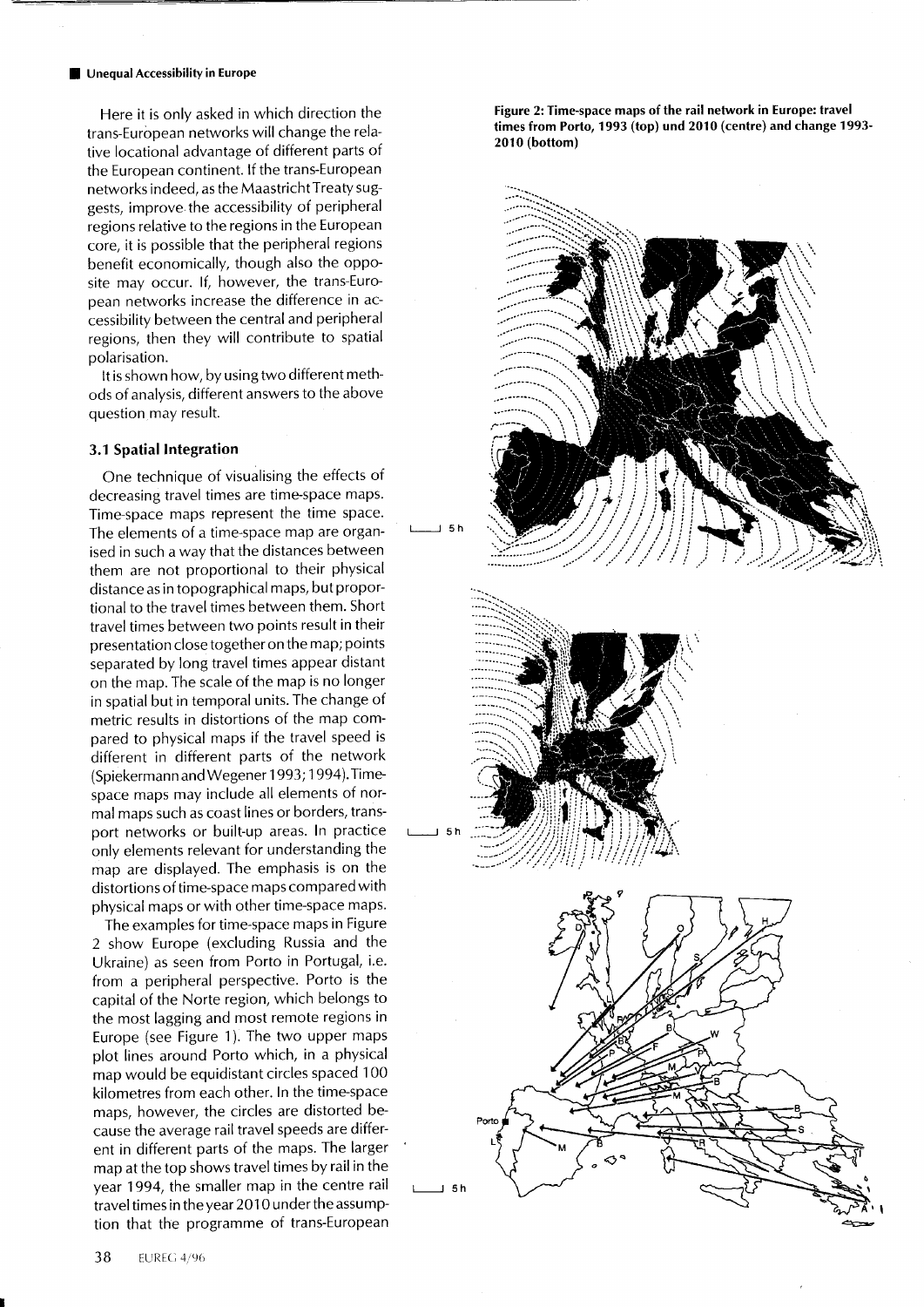networks will be implemented as envisaged by the lnternational Union of Railways (Walrave 1993).

The maps show that the impacts of the new high-speed rail lines are substantial. ln 1994 the first five to six lines around Norte are far apart from each other, i.e. they reflect the low rail travel times on the Iberian peninsula. In time-space Norte is separated from the rest of Europe. However, some effects of first high-speed links are visible. France is contracted by the first TGV lines and Germany by the first north-south ICE-link. Much more striking are the slow speeds of the rail network in eastern and in particular south-eastern Europe which lead to a large representation on the time-space map.

The full "space-eating" effect of high-speed rail becomes visible with the implementation of the trans-European rail network. In 2010 the continent will have dramatically shrunk in time space, yet its shape will have become much more similar to the familiar physical map. Norte will be much better integrated into Europe. This is highlighted by the map at the bottom showing how selected European cities are "pulled" towards Porto. Average travel times between Norte and most European destinations are reduced by more than half.

Time-space maps are well suited to visualise the reductions in travel times achieved by the trans-European networks. They might, therefore, support the claim of the Maastricht Treaty that trans-European rail network will benefit the peripheral regions in Europe. This, however, could be misleading as similar maps can be produced also for the main economic centres (Wegener et al. I994). Moreover, timespace maps show travel time reductions only for the most accessible nodes of the networks. What they do not show, or even hide, are the much smaller travel time reductions in the areas between the nodes. ln some cases travel times there may even increase, for instance when with the introduction of high-speed rail intermediate stops of former express trains are only served by local trains. This, however, is not revealed by time-space maps.

### 3.2 Spatial Disintegration

Accessibility can be defined as the potential for opportunities for interaction (Hansen 1959) or in more operational terms, the "attractiveness of a node in a network taking into account the mass of other nodes and the costs to reach those nodes via the network" (Bruinsma and Rietveld 1 996). There are numerous ways to measure accessibility, ranging from simple weighted aggregates of travel time (e.g. Guitérrez and Urbano 1996) to sophisticated approaches based on spatial interaction models (e.g. Keeble et al. 1982, Bruinsma and Rietveld 1993).

Previous accessibility studies have concentrated on accessibility indicators calculated for cities or regions and have ignored the fact that accessibility is continuous in space. To represent a continuous surface in this study a raster-based data structure was applied. As no raster-based population data for Europe are available, synthetic raster data were generated using microsimulation in combination with a geographic information system (Wegener and Spiekermann 1996). For that purpose the European territory was disaggregated into some 70 000 raster cells of 10 kilometres width. Two sets of input data were prepared, the distribution of population in Europe and current and future rail travel times in Europe:

- Raster-based population data were generated by the allocation of urban and national population to 1 O-kilometre raster cells. For each country first the population of large cities was allocated to cells at and close to their geographical location. The number of cells for each city was determined as a function of the total population of the city. After distributing the urban population, the remaining population of each country was evenly distributed across the rest of the country, i.e. a homogenous density of the rural population was assumed. The result was a data file with estimated population for each of the about 70 000 raster cells of Europe.
- **For rail travel times a simplified network linking major** European cities was used with travel times of 1993 and estimated travel times for 2010, i.e. travel times with the high-speed rail network of the rail master plan in operation. The access time from each cell to the nearest node of the network was calculated assuming an air-line travel speed of 30 km/h. The total travel time between two cells therefore consists of three parts: the access time from the origin cell to the nearest network node, the travel time on the network, and the terminal time to the destination cell from the node nearest to it. If the direct air-line travel time between two cells was shorter than travel over the network, the shorter direct travel time was used.

The accessibility indicator calculated here is a variation of the daily accessibility proposed by Törnqvist (1920) and Cederlund et al. (1991). Törnqvist developed the notion of contact networks as early as 197O hypothesising that the number of interactions with other cities would be a good indicator of the position of a city in the urban hierarchy. The magnitude of the accessibility indicator corresponds to the number of people that can be reached from a city by a return trip during a work day with a minimum stay of a certain time.

Daily accessibility indicators were calculated for the years 1993 and 2010 for each of the 70 000 raster cells taking account of the population at and travel time to all other 70 000 cells. The population of all destination cells that can be reached from the origin cell within a certain number of hours is weighted equally regardless of travel time; for all other raster cells the weight is zero. Five hours is assumed to be the maximum one-way door-to-door travel time for a oneday return trip.

The accessibility surfaces so derived are presented in threedimensional form in Figure 3. The elevation of the accessibility surfaces in the two diagrams is proportional to the population that can be reached within five hours. The top diagram displays daily accessibility by rail in 1993. Large differences in accessibility become visible. Urban regions have the highest and rural areas the lowest accessibility. Accessibility decreases from the city centres to the rural areas. Moreover, the areas in central Europe, both urban and rural, have a higher accessibility than regions atthe European periphery. With a little imagination the "Blue Banana", the European megalopolis stretching from London along the Rhine corridor to Northern ltaly, can be recognised. Although peripheral agglomerations such as Moscow, St. Petersburg or lstanbul are poorly connected to the network, they have high accessibility values because of their large population.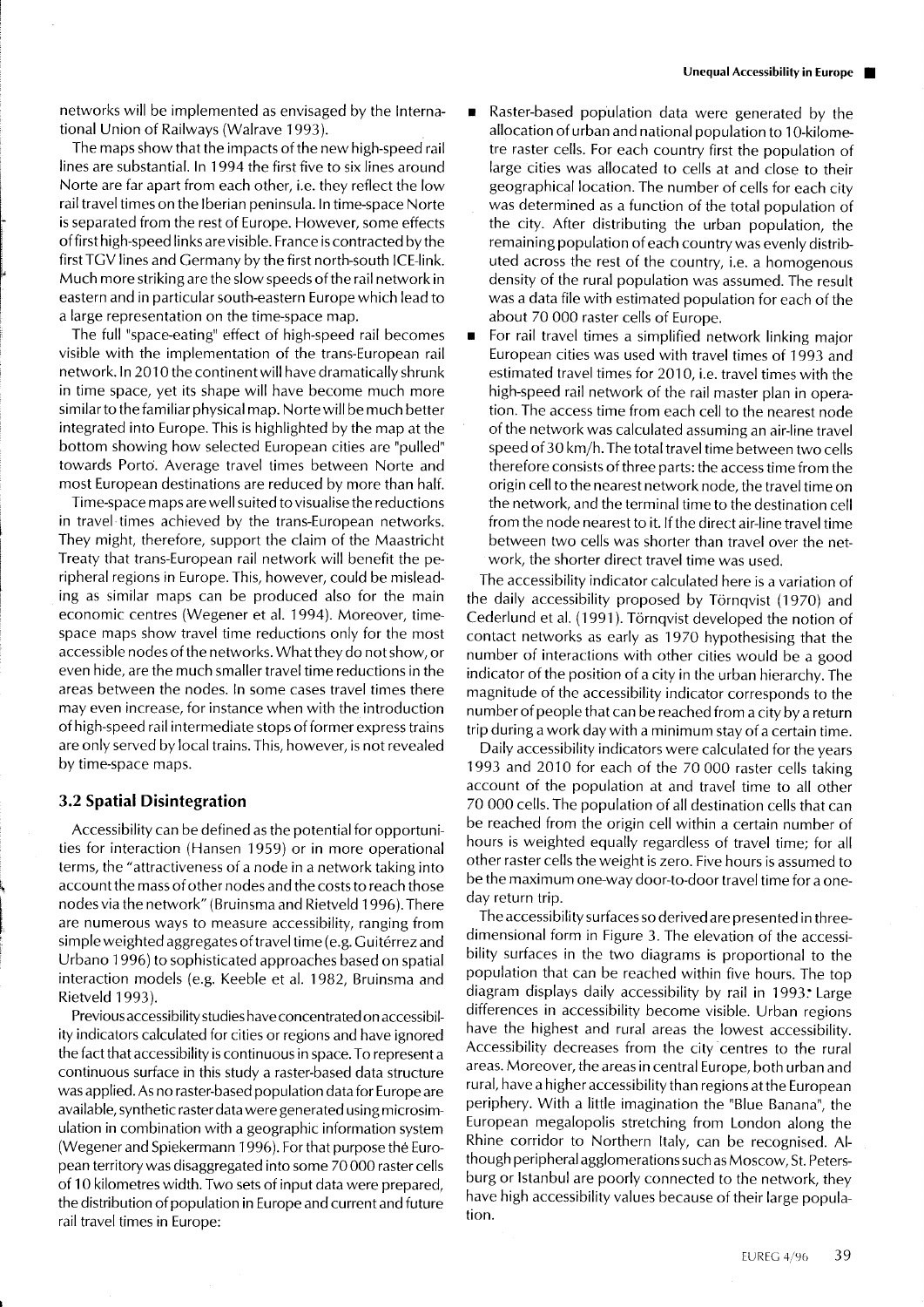**E. Unequal Accessibility in Europe** 

Figure 3: Daily accessibility by rail (number of persons reached in five hours), 1993 (top) and 2010 (bottom)

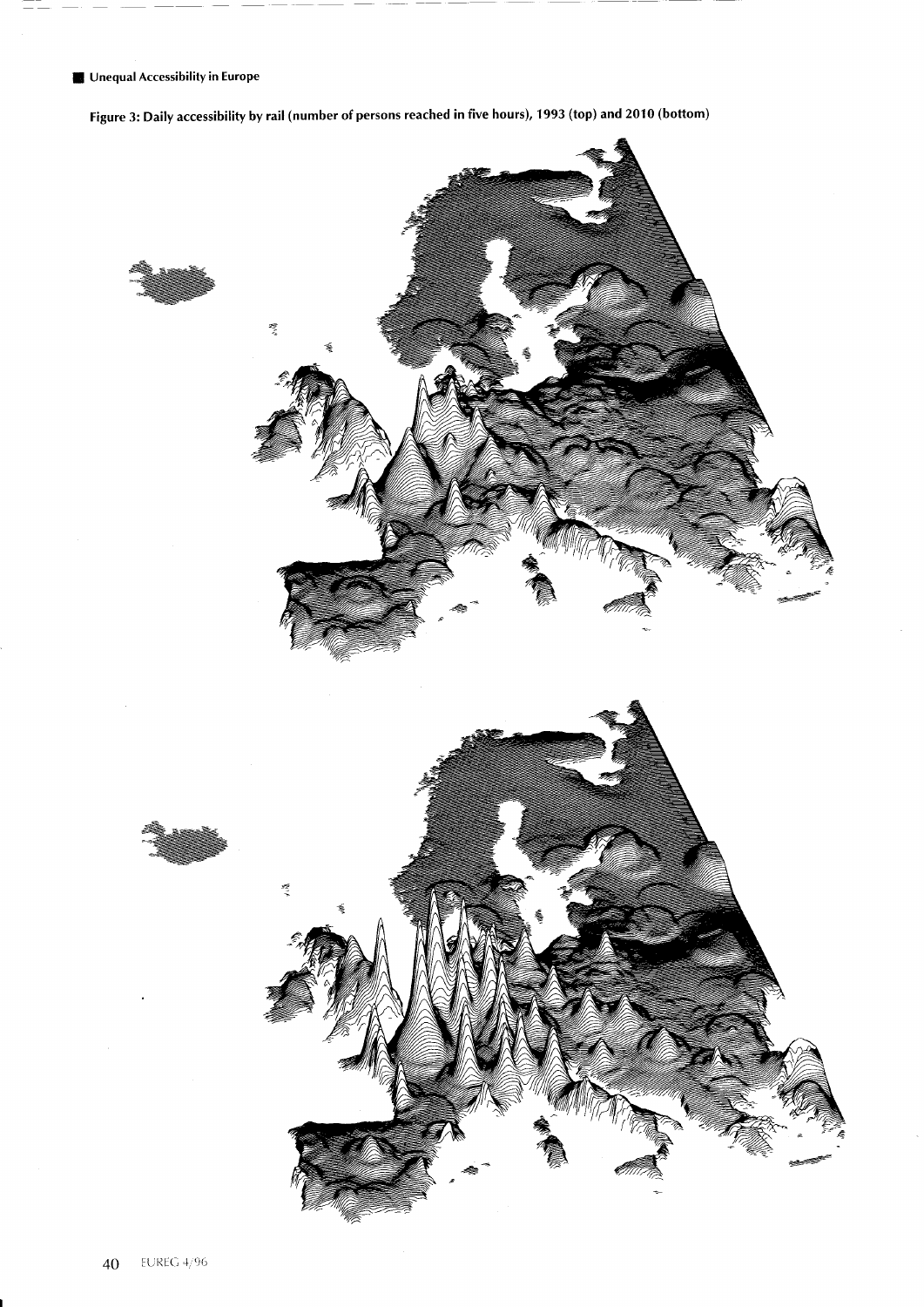Figure 4: Lorenz distributions of daily accessibility by rail, 1993 and 2010



The bottom diagram shows the same indicator for 2O1O. The only change in input is the assumption that the trans-European high-speed rail network will be in operation. The overall accessibility pattern seems to be not much different, but the polarising effect of the new network becomes apparent. Only urban regions that are also nodes of the network have benefited, while the regions in between have not. Also the differences in accessibility between cities in the core and

the periphery have become larger. The growth in accessibility of cities in the "BIue Banana" is several times larger than that of cities at the European periphery. The growth in accessibility for cities at the periphery such as Porto is hardly visible, whereas the peaks in the economic core areas of Europe have become much more pronounced.

The visual impression of increasing differences in accessibility between core and periphery is confirmed by Figure 4. The figure compares the rank-ordered distributions of the daily accessibility indicators displayed in Figure 3 averaged for NUTS 2 regions within the European Union for the years 1 993 and 2010. lndeed the distribution for  $2010$  (the area shaded in grey) is more polarised than the one for 1993 (the area shaded in black). The same result is expressed by the Cini coefficients (G) given in brackets for both distributions.

Figure 5 reveals which regions are the winners of this polarisation. The figure correlates average daily accessibility by NUTS 2 region in 1993 with that of 2010 in a scatter diagram. As expected from Figure 3, it is a very similar set of regions in the core of Europe as the one that dominated the upper right quadrant of Figure 1. By definition (because the indicators shown in the diagram are

expressed as percent of the EU average accessibility o{ the respective year), the majority of the remaining regions lose in relative terms because they do not gain, and this is particularly true for the peripheral regions at the bottom of the distribution, many of which are also among the poorest regions in Figure 1, such as Norte.

# 4. Conclusions

he analysis of the impacts of the development of the trans-European rail network confirms the view that the

trans-European networks, in contrast to the claims of the Maastricht Treaty, may widen rather than narrow the differences in accessibility between central and peripheral regions in Europe.

This does not imply that the relative gains in rail accessibility of peripheral regions may not be beneficial to their economic development, however, it must be pointed out that these gains will always be overshadowed by the much Iarger gains in rail accessibility of the regions in the European core. lt is therefore not possible to refer to the trans-European high-speed rail networks as instruments to promote the cohesion between the regions in Europe and the reduction of interregional economic and social disparities. A European transport policy truly committed to that goal would have to significantly shift the focus to transport links within. and between the peripheral regions, not in addition to but at the expense of transport investments in the European core.

However, it has to be kept in mind that this analysis has looked at only one mode, high-speed rail, and that the most favourable area for the development of high-speed rail is in the densely populated central regions of Europe where major cities are at ideal distances apart. lt remains to be investigated whether other trans-European transport net-

Figure 5: Average daily accessibility by rail of NUTS 2 regions, 1993 versus 2010